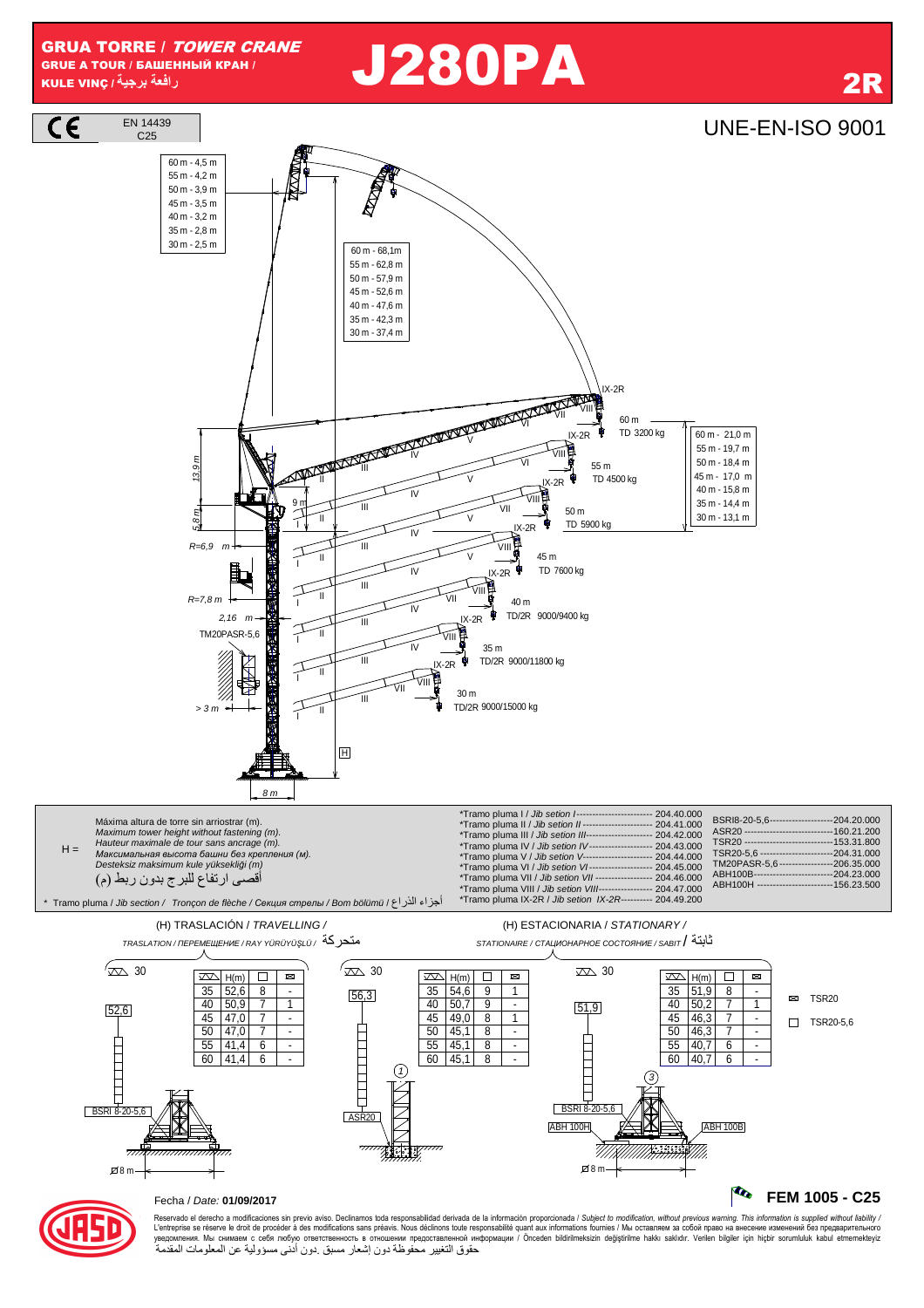| الأحمال/ CARGAS / LOADS / CHARGES / HAFPY3KW / YÜKLER<br><b>J280PA.2R</b> |                    |                                                                                                                                       |      |      |      |      |      |      |      |  |
|---------------------------------------------------------------------------|--------------------|---------------------------------------------------------------------------------------------------------------------------------------|------|------|------|------|------|------|------|--|
|                                                                           | TD (kg)            | أقصى حمولة/ Cargas máximas / Maximum loads / Charges maximales / Максимальные нагрузки / Maksimum yük<br>TD-9000 kg                   |      |      |      |      |      |      |      |  |
| $\Box$<br>[m]                                                             | 9000 kg<br>$@$ (m) | Alcance del gancho [m] / Hook reach [m] / Portée du crochet (m) / Paðuyc действия крюка (m) / Kancanın yüksekliği (m) /<br>مدى الخطاف |      |      |      |      |      |      |      |  |
|                                                                           |                    | 25                                                                                                                                    | 30   | 35   | 40   | 45   | 50   | 55   | 60   |  |
| 60 m                                                                      | 39,9               | 9000                                                                                                                                  | 9000 | 9000 | 8950 | 7065 | 5545 | 4285 | 3200 |  |
| 55 m                                                                      | 40,3               | 9000                                                                                                                                  | 9000 | 9000 | 9000 | 7270 | 5770 | 4500 |      |  |
| 50 m                                                                      | 40,6               | 9000                                                                                                                                  | 9000 | 9000 | 9000 | 7415 | 5900 |      |      |  |
| 45 m                                                                      | 41,1               | 9000                                                                                                                                  | 9000 | 9000 | 9000 | 7600 |      |      |      |  |
| 40 m                                                                      | 40,0               | 9000                                                                                                                                  | 9000 | 9000 | 9000 |      |      |      |      |  |
| 35 <sub>m</sub>                                                           | 35,0               | 9000                                                                                                                                  | 9000 | 9000 |      |      |      |      |      |  |
| 30 <sub>m</sub>                                                           | 30,0               | 9000                                                                                                                                  | 9000 |      |      |      |      |      |      |  |

| $TD/2R$ (kg)    |               | أقصى حمولة/ Cargas máximas / Maximum loads / Charges maximales / Максимальные нагрузки / Maksimum yük<br>TD/2R - 9000/18000 kg        |       |       |      |      |      |      |      |  |  |
|-----------------|---------------|---------------------------------------------------------------------------------------------------------------------------------------|-------|-------|------|------|------|------|------|--|--|
| $\Box$          | 9000<br>18000 | Alcance del gancho [m] / Hook reach [m] / Portée du crochet (m) / Радиус действия крюка (m) / Kancanın yüksekliği (m) /<br>مدى الخطاف |       |       |      |      |      |      |      |  |  |
| [m]             | $@$ (m)       | 25                                                                                                                                    | 30    | 35    | 40   | 45   | 50   | 55   | 60   |  |  |
| 60 m            | 39,5          | 9000                                                                                                                                  | 9000  | 9000  | 8795 | 6895 | 5365 | 4090 | 3000 |  |  |
|                 | 25,9          | 18000                                                                                                                                 | 14435 | 11215 |      |      |      |      |      |  |  |
| 55 m            | 39,9          | 9000                                                                                                                                  | 9000  | 9000  | 8960 | 7090 | 5580 | 4300 |      |  |  |
|                 | 25,9          | 18000                                                                                                                                 | 14505 | 11345 |      |      |      |      |      |  |  |
| 50 m            | 40,2          | 9000                                                                                                                                  | 9000  | 9000  | 9000 | 7225 | 5700 |      |      |  |  |
|                 | 25,9          | 18000                                                                                                                                 | 14570 | 11445 | 9085 |      |      |      |      |  |  |
| 45 m            | 40,7          | 9000                                                                                                                                  | 9000  | 9000  | 9000 | 7400 |      |      |      |  |  |
|                 | 26,0          | 18000                                                                                                                                 | 14685 | 11600 | 9265 |      |      |      |      |  |  |
| 40 m            | 40,0          | 9000                                                                                                                                  | 9000  | 9000  | 9000 |      |      |      |      |  |  |
|                 | 26,0          | 18000                                                                                                                                 | 14770 | 11730 | 9400 |      |      |      |      |  |  |
| 35 <sub>m</sub> | 35,0          | 9000                                                                                                                                  | 9000  | 9000  |      |      |      |      |      |  |  |
|                 | 26,0          | 18000                                                                                                                                 | 14835 | 11800 |      |      |      |      |      |  |  |
| 30 <sub>m</sub> | 30,0          | 9000                                                                                                                                  | 9000  |       |      |      |      |      |      |  |  |
|                 | 26,2          | 18000                                                                                                                                 | 15000 |       |      |      |      |      |      |  |  |





### Fecha / Date: **01/09/2017 FEM 1005 - C25**

Reservado el derecho a modificaciones sin previo aviso. Declinamos toda responsabilidad derivada de la información proporcionada / Subjec*t to modification, without previous warning. This information is supplied without l* حقوق التغيير محفوظة دون إشعار مسبق دون أدنى مسؤولية عن المعلومات المقدمة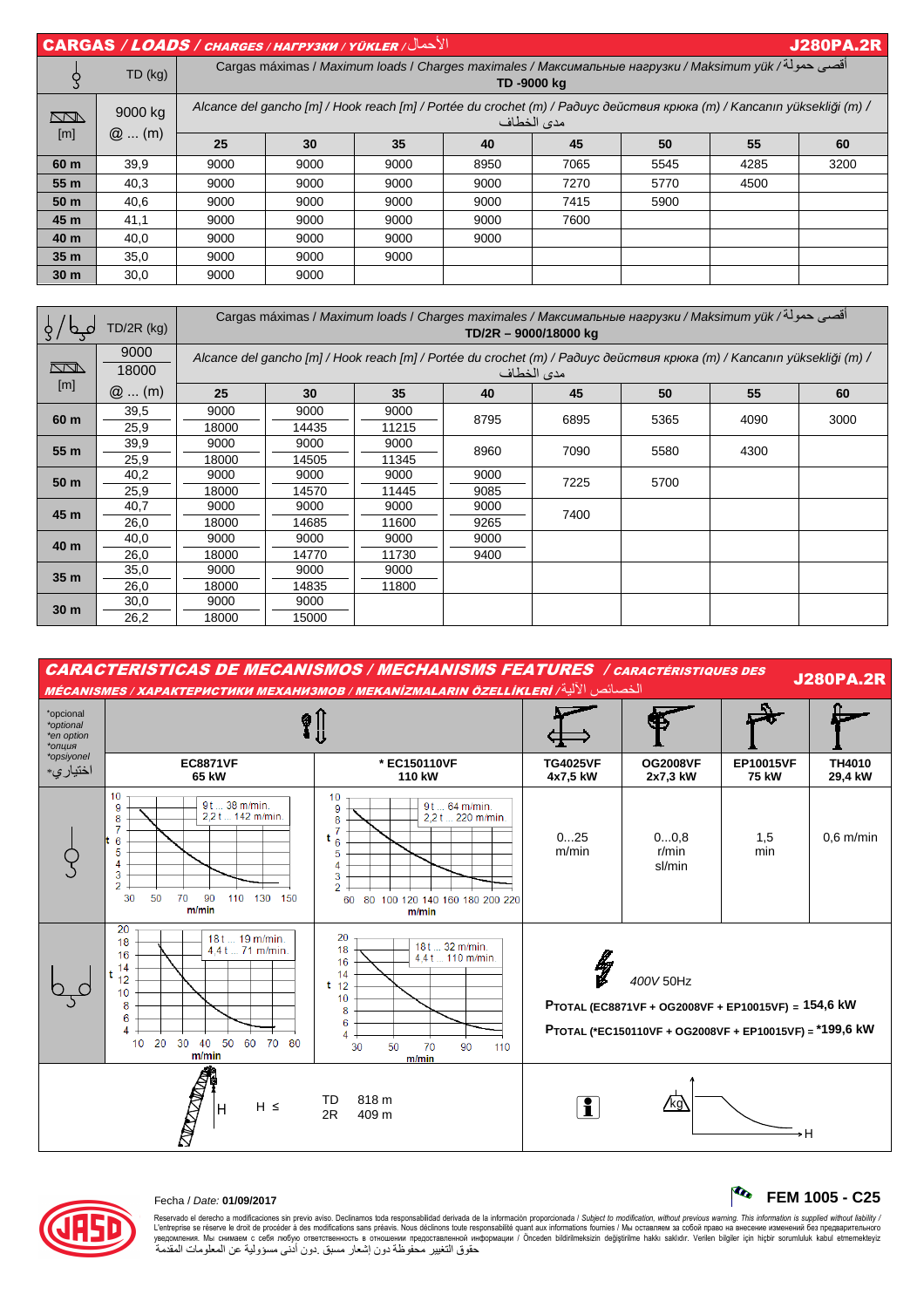| <b>J280PA.2R</b><br>قائمة التحميل/ LISTA DE EMBARQUE / PACKING LIST / LISTE DE COLISAGE / CПИСОК ПОСТАВКИ / ÇEKİ LISTESİ                                                                                                                                                                                                                                                                                             |              |                                                                                   |                                                                               |                                                                               |                                                                   |  |  |  |  |
|----------------------------------------------------------------------------------------------------------------------------------------------------------------------------------------------------------------------------------------------------------------------------------------------------------------------------------------------------------------------------------------------------------------------|--------------|-----------------------------------------------------------------------------------|-------------------------------------------------------------------------------|-------------------------------------------------------------------------------|-------------------------------------------------------------------|--|--|--|--|
| <b>DENOMINACIÓN / DENOMINATION / DÉSIGNATION / HA3BAHHE / AÇIKLAMA   اسم</b>                                                                                                                                                                                                                                                                                                                                         |              | $L$ [m]                                                                           | A[m]                                                                          | H[m]                                                                          | $P / W$ [kg]                                                      |  |  |  |  |
| Torre inferior / Lower tower / Tour inférieure / Нижняя<br>TSRI-20-5,6<br>البر ج السفلي / башня Alt kule                                                                                                                                                                                                                                                                                                             |              | 5,990                                                                             | 2,257                                                                         | 2,257                                                                         | 6562                                                              |  |  |  |  |
| <b>TSR20</b><br>برج/Kule/ج / Torre /Tower/Tour/Башня / Kule<br>TSR20-5.6                                                                                                                                                                                                                                                                                                                                             |              | 4,260<br>5,990                                                                    | 2,251<br>2,257                                                                | 2,251<br>2,257                                                                | 3110<br>4210                                                      |  |  |  |  |
| Torre asiento pista, torre superior y orientación<br>Slewing table, top tower and slewing mechanism<br>Tour pivot + tour supérieure + mécanisme d'orientation<br>Сиденье площадки + верхняя башня + поворотный механизм<br>Göbek +üst kule+mekanizma<br>برج وحدة الدوران + البرج العلوي + ألية الدوران                                                                                                               | €            | 9,560                                                                             | 2,320                                                                         | 2,560                                                                         | 15600                                                             |  |  |  |  |
| Punta de torre / Top tower / tour supérieure / верхняя башня / Kulenin<br>رأس البرج / kafa bölümü                                                                                                                                                                                                                                                                                                                    |              | 5,780                                                                             | 2,110                                                                         | 2,380                                                                         | 4900                                                              |  |  |  |  |
| Torre asiento pista + base punta de torre + orientación<br>Slewing table + tower head base + slewing mechanism<br>Tour pivot + base du porte-flèche + mécanisme d'orientation<br>Сиденье площадки + основание верхней секции башни +<br>поворотный механизм<br>Göbek + üst kule +mekanizma<br>برج وحدة الدوارن + البرج العلوي + ألية الدوران                                                                         | ≤ A          | 4,570                                                                             | 2,555                                                                         | 2,315                                                                         | 10700                                                             |  |  |  |  |
| [I]<br>$[11]$<br>Tramo de pluma<br>[III]<br>Ш<br>Ш<br><b>Jib section</b><br>[IV]<br>Tronçon de flèche<br>[V]<br>Секция стрелы<br>[VI]<br>Bom bölümü<br>[VII]<br>أجزاء الذراع<br>[VIII]<br>[IX]                                                                                                                                                                                                                       | VI<br>VIII   | 6,265<br>5,525<br>10,485<br>10,485<br>10,485<br>10,485<br>5,575<br>3,695<br>1,155 | 2,140<br>1,580<br>1,580<br>1,580<br>1,580<br>1,580<br>1,580<br>1,580<br>1,580 | 1,715<br>1,725<br>1,725<br>1,725<br>1,725<br>1,725<br>1,725<br>1,830<br>1,950 | 1500<br>1120<br>2015<br>1856<br>1680<br>1450<br>810<br>865<br>680 |  |  |  |  |
| Contrapluma con mecanismos, pasteca y plumin<br>Counterjib with mechanisms, reeving block and auxiliary jib<br>Contre-flèche avec mécanismes et fléchette auxiliaire<br>Противовесная консоль с механизмами и вспомогательной<br>дополнительной стрелой<br>Mekanizmalı kuiruk ve yardımcı kol uzantısı<br>الذراع المعاكس مع أليات وريشة مساعدة                                                                       |              | 7,150                                                                             | 2,200                                                                         | 2,470                                                                         | 19112                                                             |  |  |  |  |
| Contrapluma con elevacion pluma, pasteca y plumin<br>Counterjib with luffing mechanisms, reeving block and auxiliary jib<br>Contre-flèche avec mécanisme de relevage de la flèche, moufle et fléchette<br>Противовесная консоль с механизмом подъема стрелы, блоком и<br>дополнительной стрелой<br>Kaldırma kollu, makara düzenekli ve kol uzantılı kuiruk<br>الذراع المعاكس مع رافع الذراع والبكرة والريشة الاضافية |              | 7,150                                                                             | 2,200                                                                         | 2,470                                                                         | 10570                                                             |  |  |  |  |
| Mecanismo elevacion carga / Hoisting mechanism / Mécanisme de<br>ر افع الحمولة/ levage de charge / Подъем груза / Yük kaldırma                                                                                                                                                                                                                                                                                       | ٢A           | 2,400                                                                             | 2,135                                                                         | 2,075                                                                         | 8542                                                              |  |  |  |  |
| Polipasto / Hook assembly / Palan / Полиспаст<br>2R/TD<br>بكرة / Kanca takımı /<br>TD                                                                                                                                                                                                                                                                                                                                | ۵<br>I       | 0,960<br>0,140                                                                    | 0,235<br>0,160                                                                | 1,610<br>1,662                                                                | 480<br>192                                                        |  |  |  |  |
| Tirante sostén pluma / Jib support tie / Tirant de fleche / Растяжка<br>مشد دعامة الذراع / поддержки стрелы / Kol destek bağları                                                                                                                                                                                                                                                                                     | Œ.           | 5,830                                                                             | 0,430                                                                         | 0,480                                                                         | 2095                                                              |  |  |  |  |
| Parte superior / Top part                                                                                                                                                                                                                                                                                                                                                                                            |              | 11,900                                                                            | 2,200                                                                         | 0,860                                                                         | 5380                                                              |  |  |  |  |
| Plataforma y cabina (2 x 1,5) / Platform and cabin / Plateforme et<br>саbine / Платформа и кабина / Platform ve kabin / منصبة وكابينة                                                                                                                                                                                                                                                                                |              | 4,000                                                                             | 1,905                                                                         | 2,335                                                                         | 1190                                                              |  |  |  |  |
| Transporte torre de montaje/ Jacking cage<br>transport / Transport de tour de montage /<br>Транспортировка монтажной башни /<br>نقل برج التركيب/ Kaldırma kafesinin taşınması                                                                                                                                                                                                                                        | TM20PASR-5,6 | 10,820                                                                            | 2,285                                                                         | 2,395                                                                         | 12140                                                             |  |  |  |  |
| Contrapeso / Counterweight / Contrepoids / Противовес /<br>اوزان معاكسة / Denge ağırlığı                                                                                                                                                                                                                                                                                                                             | ╬ А ∓        | 4,500                                                                             | 0,235                                                                         | 0,800                                                                         | 6000                                                              |  |  |  |  |
| Contrapeso / Counterweight /<br>Lastre / Ballast / Lest / Балласт Alt<br>Contrepoids / Противовес /<br>ağirlik taşlari / ثقل<br>اوزان معاكسة / Denge ağırlığı                                                                                                                                                                                                                                                        |              | 3,8                                                                               | 0,58                                                                          | 1,5                                                                           | 6000                                                              |  |  |  |  |



# Fecha / Date: **01/09/2017 FEM 1005 - C25**

Reservado el derecho a modificaciones sin previo aviso. Declinamos toda responsabilidad derivada de la información proporcionada / Subjec*t to modification, without previous warning. This information is supplied without*